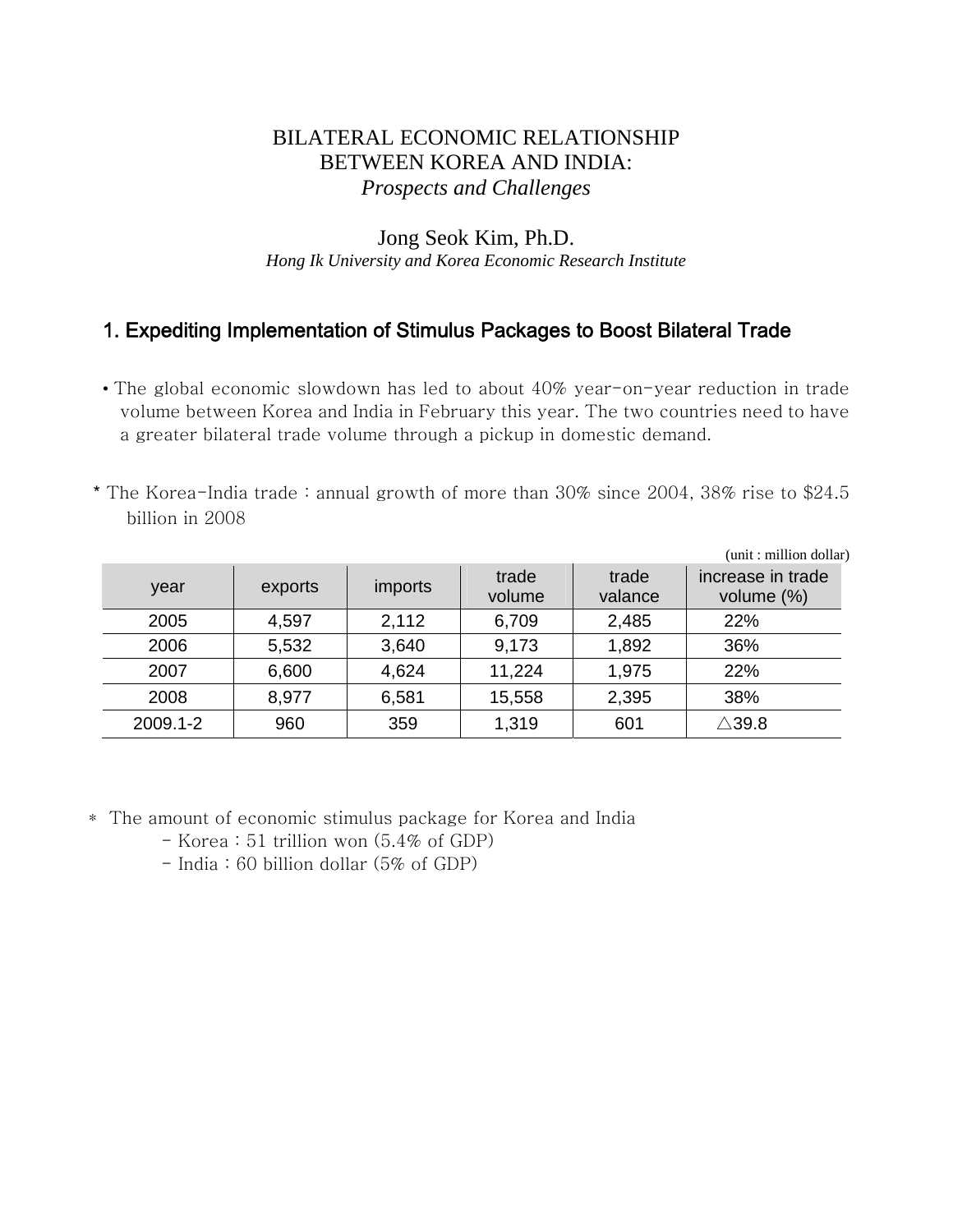# 2. Expanding Opportunities for Korean Enterprises to Participate in India's Infrastructure Expansion

• Korean companies should be given a fair opportunity to take part in India's infrastructure programs to build roads, railways, airports and harbors.

|                                                        | (unit: 100 million dollar)                                                                                                                                                                                                                                                                  |                   |
|--------------------------------------------------------|---------------------------------------------------------------------------------------------------------------------------------------------------------------------------------------------------------------------------------------------------------------------------------------------|-------------------|
| classification                                         | major areas for investment                                                                                                                                                                                                                                                                  | planned<br>amount |
| electricity                                            | building a power plant of 78,577MW                                                                                                                                                                                                                                                          | 1,666             |
| roads                                                  | Golden Quadrilateral National Highway: 6,500km (6 lanes)<br>South-North East-West Corridor: 6,736km(4 lanes)<br>4-lane National Hiway : 20,000km<br>2-lane National Hiway: 20,000km<br>Express Highway 1,000km                                                                              | 786               |
| railways                                               | freight-only railways along "Mumbai-Delhi-Ludhihana-kolkata"<br>new railway of 8,132km, alteration of the gauge along 7,148km railways,<br>modernization redevelopment of 22 stations                                                                                                       | 655               |
| communication                                          | establishment of fixed-line & wireless communications network for 600 mi<br>lion subscribers (including 200 million in rural communities, 20<br>million for wireless communications, and 40 million for the Internet)<br>X Currently 200 million subscribers out of 1.18 billion population | 646               |
| irrigation<br>facilities<br>water usage<br>sanitation) | major construction works covering 160 billion m <sup>2</sup> , 102.5 billion m <sup>2</sup><br>CAD(Command Area Development), flood control for 21.8 billion m'and<br>so on                                                                                                                 | 992<br>(359)      |
| harbor                                                 | expansion of major harbors on 485MT scale and small harbors on 345 MT                                                                                                                                                                                                                       | 220               |

### <The Indian Government's Detailed Investment Plan for Infrastructure(2007~2012)>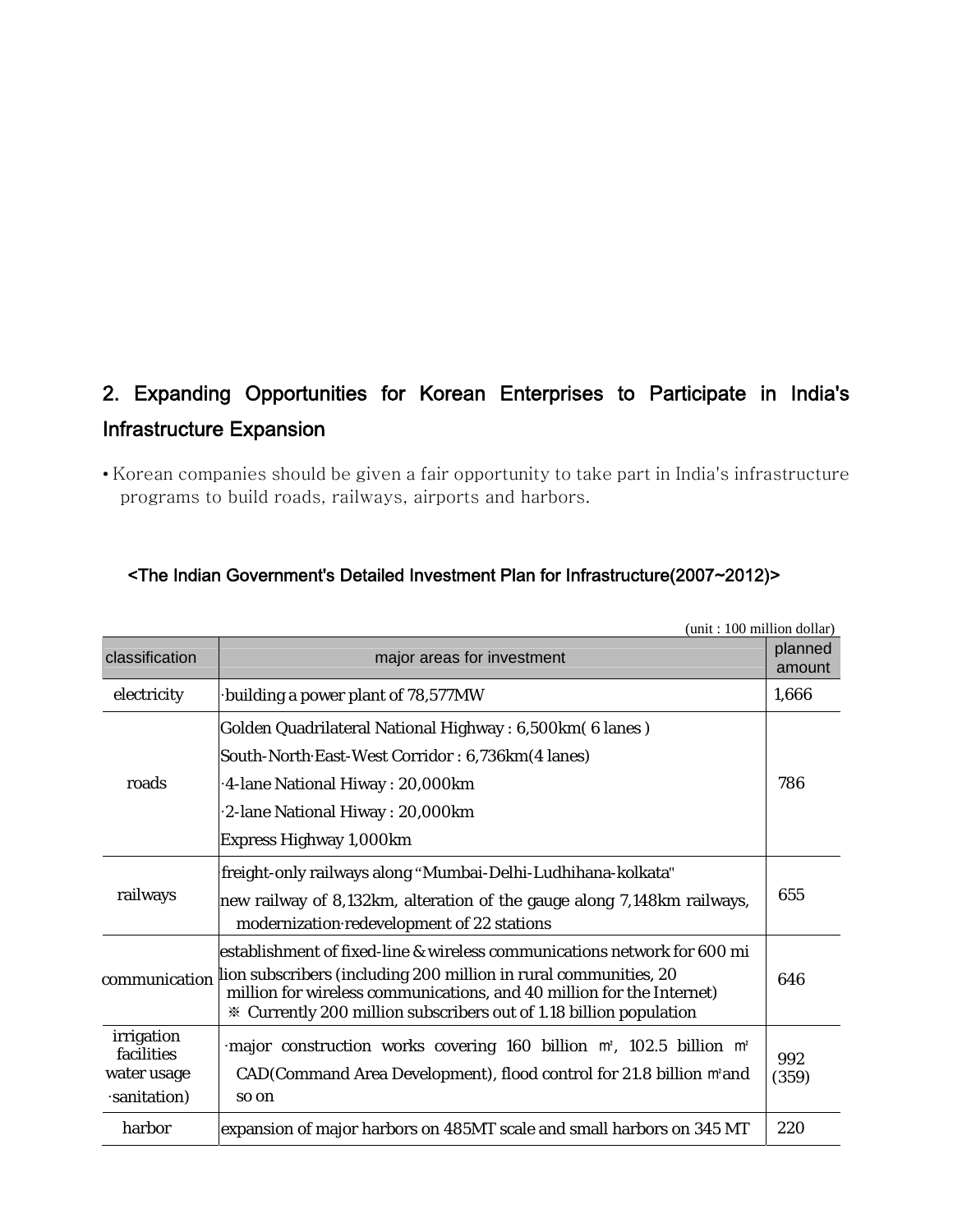|          | scale                                                                                                                                              |       |
|----------|----------------------------------------------------------------------------------------------------------------------------------------------------|-------|
| airports | modernization & redevelopment of 39 airports (including 4 Metro<br>airports), construction of 10 new airports (three for the northeastern<br>area) | 77    |
| others   | warehouses $(56)$ , gas $(42)$ and so on                                                                                                           | 98    |
| Total    |                                                                                                                                                    | 5.140 |

Source: India Annual Plans and other Planning Commission documents and CSO Note: based on the figures from  $2006 \sim 2007$ , at the conversion rate of 40 rupees to the dollar

# 3. Facilitating the Korea-India CEPA Negotiations

- It is likely that Korea-India CEPA talks will be closed before long as the business sector in the two countries expect.
- It is expected that CEPA would have the effect of \$3.3 billion increase in trade volume between the two countries.
- \* Initial talks completed in February 2009; Official signing expected by representatives from the two countries after the May general election in India.

#### **CEPA(Comprehensive Economic Partnership Agreement)**  Another name for FTA with emphasis on comprehensive economic & international trade cooperation like goods, services, investment, and economic cooperation.

# 4. Improving the Business Environment for Korean Companies in India

- Based on their global experiences, Korean companies have adopted a localization strategy making greater use of facilities and labor in India, contributing to India's job creation and economic growth.
- As of 2008, Korea's cumulative investment in India amounted to around \$1,409,330,000